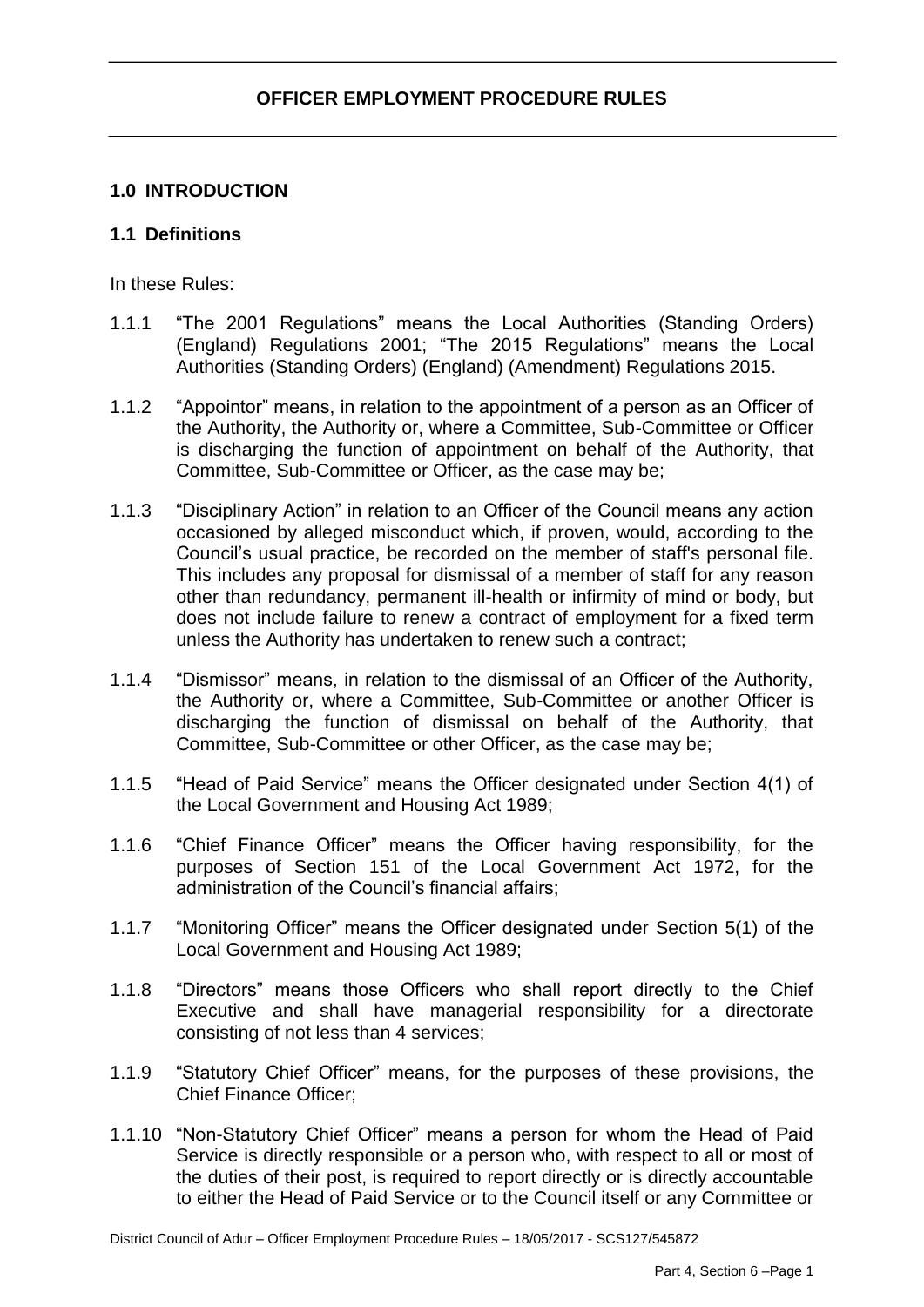Sub-Committee of the Council; except a person whose duties are solely secretarial or clerical or are otherwise in the nature of support services;

- 1.1.11 "Deputy Chief Officer" means a person who, with respect to all or most of the duties of his post, is required to report directly or is directly accountable to one or more of the Statutory or Non-Statutory Chief Officers; except a person whose duties are solely secretarial or clerical or are otherwise in the nature of support services;
- 1.1.12 "Joint Senior Staff Committee" means a Committee set up in accordance with the Adur District Council and Worthing Borough Council Joint Committee Agreement dated 27th July 2007, as amended from time to time. For the purposes of these Procedure Rules, at least one Member of the Executive of each Council must be a Member of this Committee.

# **1.2 General**

Other than as set out elsewhere in these Officer Employment Procedure Rules, the function of recruitment, appointment, disciplinary action and dismissal in respect of all staff other than the Head of Paid Service, the Chief Finance Officer, and the Monitoring Officer, will be discharged, on behalf of the Council, by the Head of Paid Service or an Officer nominated by the Head of Paid Service. Such functions will be carried out in accordance with the Council's Staffing Policies, as adopted from time to time.

### **1.3 Posts**

For ease of reference, the posts which fall under the relevant definitions in these Officer Employment Procedure Rules, at the time of writing, are as follows:

|                                     | <b>Relevant Post</b>                           |
|-------------------------------------|------------------------------------------------|
| <b>Definition</b>                   |                                                |
| <b>Head of Paid Service</b>         | <b>Chief Executive</b>                         |
| <b>Statutory Chief Officer</b>      | <b>Chief Finance Officer</b>                   |
| <b>Monitoring Officer</b>           | Solicitor to the Council                       |
| <b>Non-Statutory Chief Officers</b> | <b>Directors</b>                               |
|                                     | <b>Head of Communications</b>                  |
|                                     | <b>Head of Policy</b>                          |
| <b>Deputy Chief Officers</b>        | All staff, other than clerical, who are direct |
|                                     | reports of:                                    |
|                                     | <b>Directors</b>                               |
|                                     | <b>Chief Finance Officer</b>                   |
|                                     | <b>Head of Communications</b>                  |
|                                     | <b>Head of Policy</b>                          |

#### **2.0 RECRUITMENT**

#### **2.1 Declarations**

A candidate for any employment with the Council, or a staff member involved in a transfer, promotion or disciplinary matter, shall disclose whether he/she is related to, or cohabits with, any Member or other Officer who may have an influence on the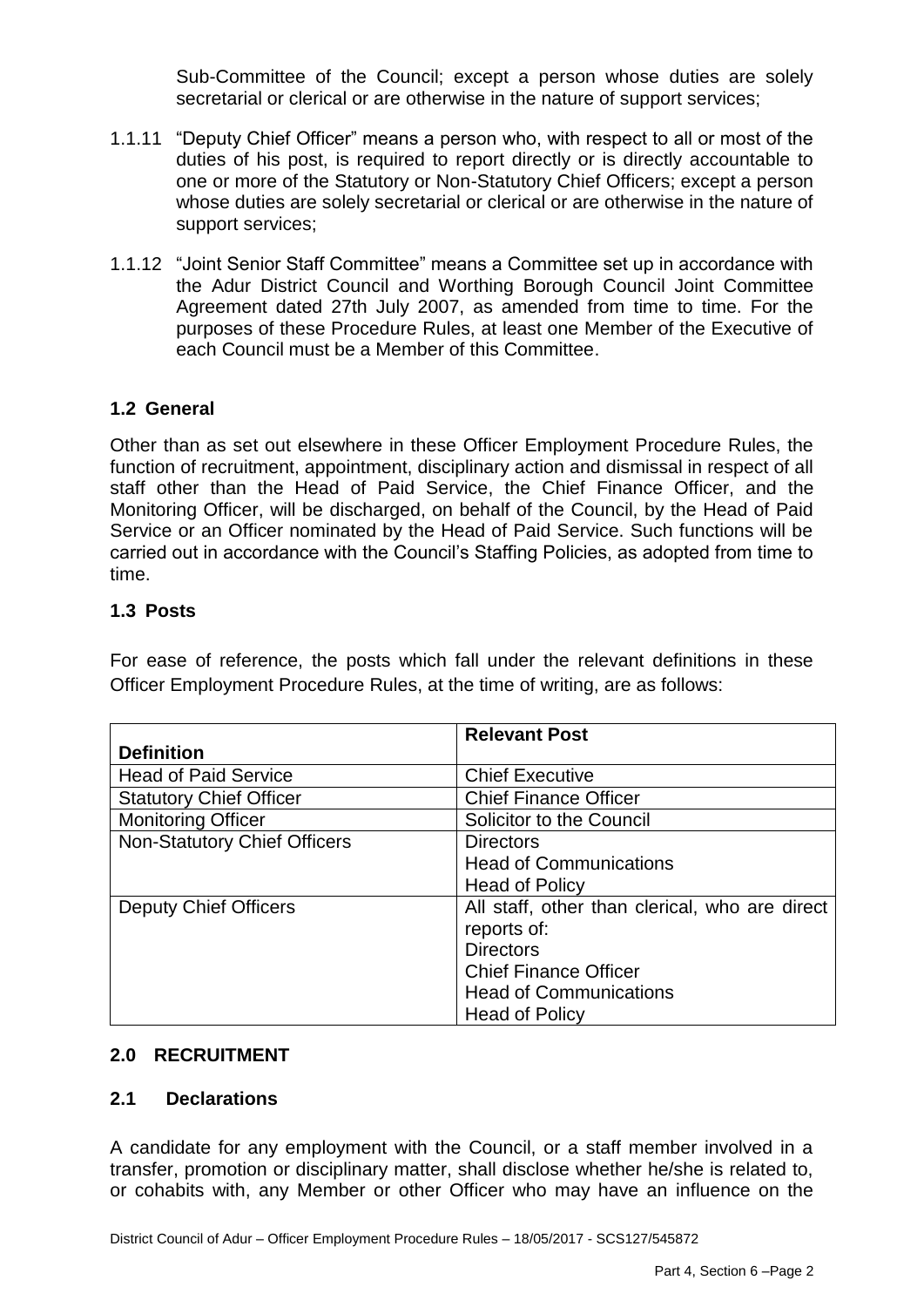decision. Failure to make such a disclosure may result in any appointment being rescinded and, in the case of an employee, disciplinary action.

The requirements of any Code of Conduct relating to Members' interests shall apply to the appointment, transfer, promotion, discipline and other matters relating to staff.

### **2.2 Support for Appointment**

Canvassing of any Member of the Council, or any person appointed to discharge any function in relation to a Committee or Officer of the Council shall disqualify the candidate concerned in such canvassing for that appointment. The purport of this paragraph shall be included in any form of application issued in relation to any proposed appointment.

A Member of the Council shall not solicit for any person any appointment under the Council and shall not provide any written testimonial of a candidate's ability, experience or character for submission to the Authority.

All vacancies on the Council's staffing establishment that are to be filled shall be advertised internally.

### **2.3 Confidentiality**

The Council, the Cabinet, a Committee, a Sub-Committee or a Panel shall, unless there are exceptional circumstances which dictate otherwise, resolve to exclude the press and public under Section 100A of the 1972 Act where matters relating to the appointment, promotion, dismissal or discipline, severance, salary or conditions of an individual member of staff are to be discussed.

# **2.4 Recruitment of Head of Paid Service, Statutory Chief Officer, Non-Statutory Chief Officers, Deputy Chief Officers and Monitoring Officer.**

- 2.4.1 Where the Council proposes to appoint a Head of Paid Service, Monitoring Officer, Statutory Chief Officer, Non-Statutory Chief Officer or Deputy Chief Officer, and it is not proposed that the appointment will be made exclusively from among their existing Officers, the Head of Paid Service or his delegate will:
	- (a) draw up a statement specifying:
		- (i) the duties of the Officer concerned; and
		- (ii) any qualifications or qualities to be sought in the person to be appointed;
	- (b) advertise the post in such a way as is likely to bring it to the attention of persons who are qualified to apply for it; and
	- (c) send a copy of the statement mentioned in paragraph (a) above to any person on request.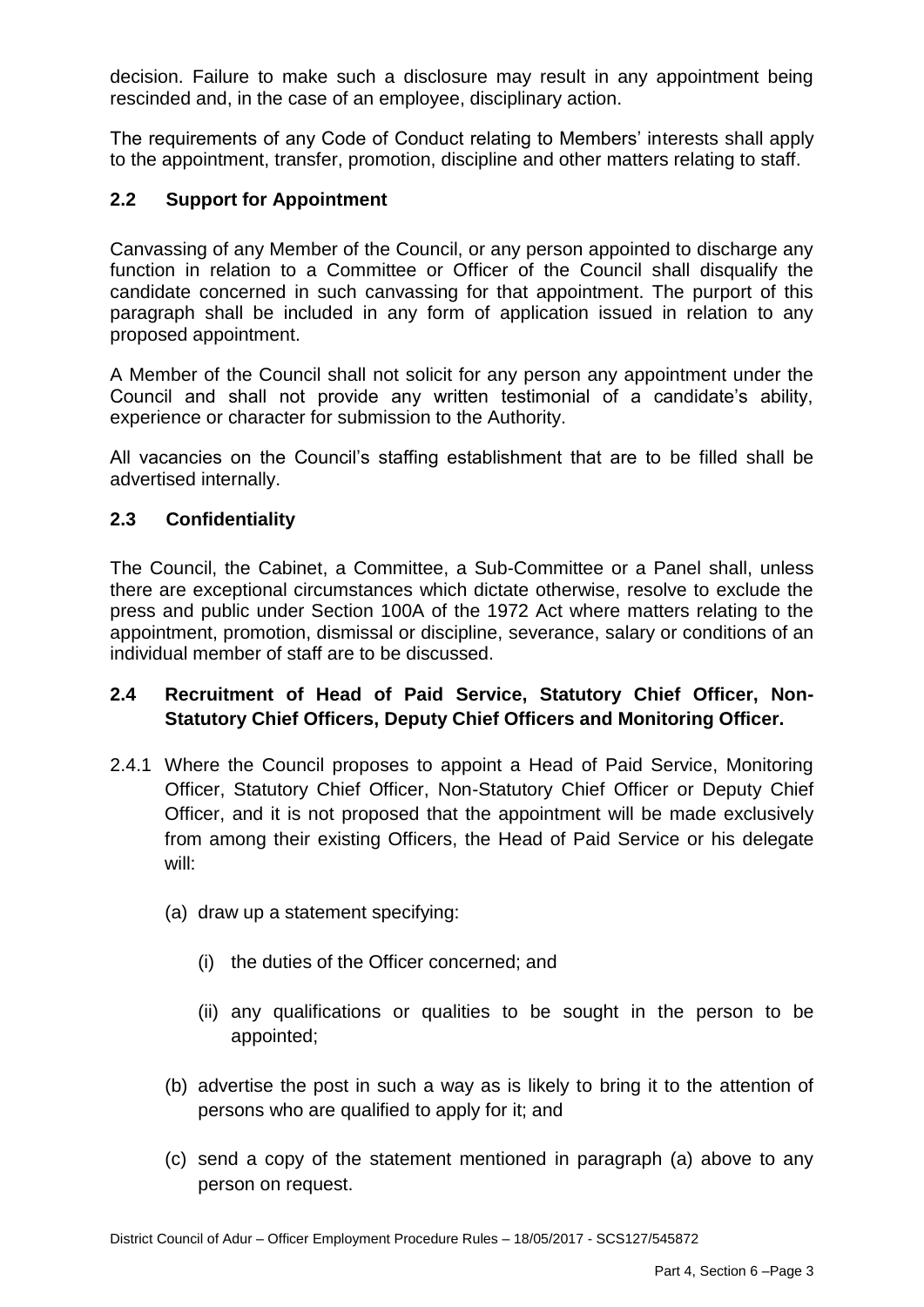- 2.4.2 Where a post has been advertised as provided in paragraph 2.4.1, the Joint Senior Staff Committee or Head of Paid Service, or his delegate, in accordance with paragraph 3 below, will:
	- (a) interview all qualified applicants for the post; or
	- (b) select a short list of such qualified applicants and interview those included on the short list; or
	- (c) if no qualified person has applied, the Council will make further arrangements for advertisement in accordance with paragraph 2.4.1(b).

### **3.0 APPOINTMENT**

#### **3.1 Power to Appoint**

- 3.1.1 Subject to paragraph 3.1.2 and 3.2 below, the Joint Senior Staff Committee will be responsible for the function of the appointment of the Head of Paid Service, Chief Finance Officer and Monitoring Officer.
- 3.1.2 The power to approve the appointment of the Head of Paid Service, Chief Finance Officer and Monitoring Officer shall be exercised by Full Council, subject to the consultation required under paragraph 3.2.2 where, for the purposes of this paragraph, "the Committee" is to be read as "Full Council".
- 3.1.3 The Head of Paid Service, or his nominated representative, shall be responsible for the function of the appointment of Non-Statutory Chief Officers and Deputy Chief Officers. The Head of Paid Service's nominated representative may include an Officer of the Council, of the appropriate level of seniority, or an external expert, provided that such representative shall have, in the opinion of the Head of Paid Service, the appropriate level of independence, knowledge, expertise and competence.

#### **3.2 Consultation Procedure for Appointment**

- 3.2.1 Except as provided for in paragraph 3.1.2, paragraph 3.2.2 applies to the appointment of Non-Statutory Chief Officers and Deputy Chief Officers.
- 3.2.2 An offer of appointment to any of those Officers must not be made by the Appointor until:
	- (a) The Appointor has notified the Monitoring Officer of the name of the person to whom the Appointer wishes to make the offer and any other particulars which the Appointor considers are relevant to the appointment, including evidence and reasons for the choice of preferred candidate;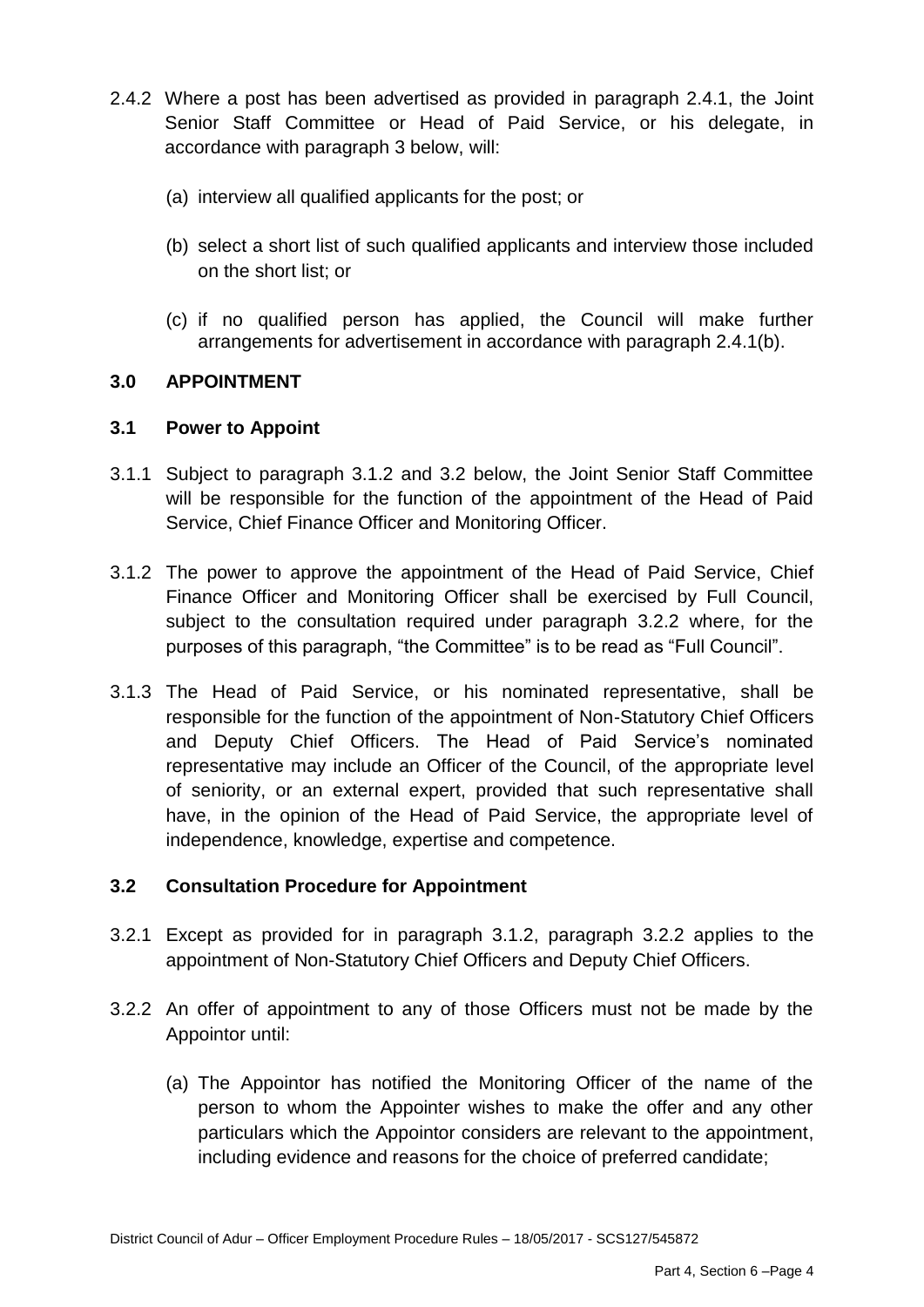- (b) The Monitoring Officer has notified every Member of the Executive of the Council of:
	- (i) the name of the person to whom the Appointor wishes to make the offer, and the reasons why they are the Appointor's preferred candidate, including evidence;
	- (ii) any other particulars relevant to the appointment which the Appointor has notified to the Monitoring Officer; and
	- (iii) the period within which any objection to the making of the offer is to be made by the Executive Leader on behalf of the Executive to the Monitoring Officer; and
- (c) either:
	- (i) the Executive Leader has, within the period specified in the notice under sub-paragraph (b) (iii), notified the Monitoring Officer that neither he nor any other Member of the Executive has any objection to the making of the offer; or
	- (ii) the Monitoring Officer has notified the Appointor that no objection was received by him within that period from the Executive Leader; or
	- (iii) the Appointor is satisfied that any objection received from the Executive Leader within that period is not material or is not wellfounded.

| 3.3 | <b>Appointment of Senior Officers</b> |  |  |
|-----|---------------------------------------|--|--|
|-----|---------------------------------------|--|--|

| <b>Post</b>                  | <b>Appointment</b>        | <b>Conditions</b>          |
|------------------------------|---------------------------|----------------------------|
| <b>Head of Paid Service</b>  | <b>Joint Senior Staff</b> | Requires approval of Full  |
|                              | Committee                 | Council                    |
| <b>Chief Finance Officer</b> | <b>Joint Senior Staff</b> | Requires approval of Full  |
|                              | Committee                 | Council                    |
| <b>Monitoring Officer</b>    | <b>Joint Senior Staff</b> | Requires approval of Full  |
|                              | Committee                 | Council                    |
| <b>Non-Statutory Chief</b>   | Head of Paid Service, or  | Requires consultation with |
| <b>Officers</b>              | Officer nominated by him  | the Executive              |
| <b>Deputy Chief Officers</b> | Head of Paid Service, or  | Requires consultation with |
|                              | Officer nominated by him  | the Executive              |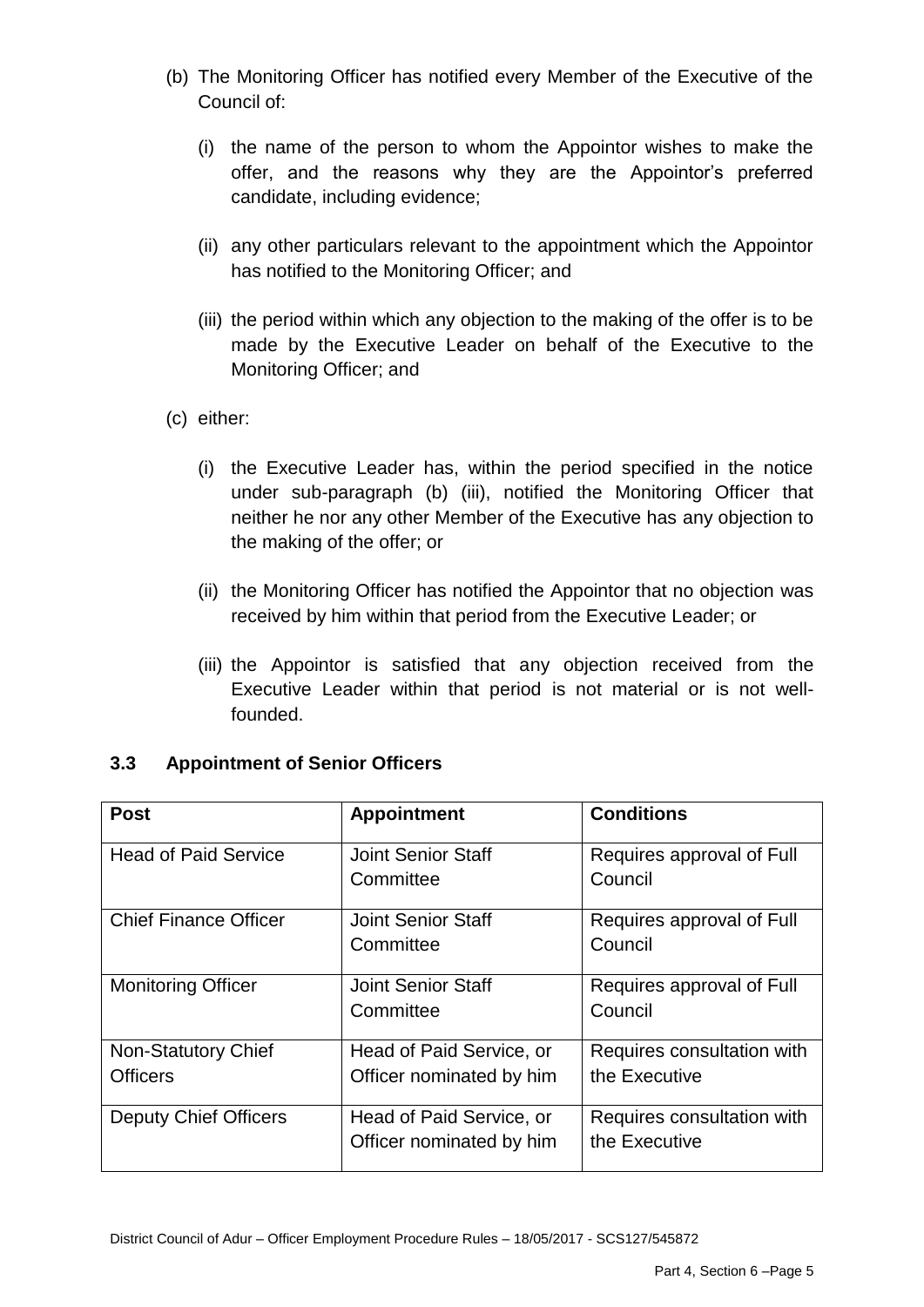### **4.0 DISCIPLINARY ACTION**

### **4.1 Investigation of alleged misconduct**

- 4.1.1 This paragraph applies to Disciplinary Action in respect of the Head of Paid Service, Statutory Chief Officer, Monitoring Officer, Non-Statutory Chief Officers and Deputy Chief Officers, subject to the express provisions in paragraph 4.2 relating to the Head of Paid Service, Monitoring Officer and Statutory Chief Officer.
- 4.1.2 Subject to paragraph 4.2 the Joint Senior Staff Committee will investigate and consider any alleged misconduct in respect of the Head of Paid Service, Chief Finance Officer and Monitoring Officer, and decide, following receipt of the report of the Independent Panel, upon any Disciplinary Action to be taken, as necessary, in accordance with any Council Staffing Policies which have been adopted by the Council from time to time.
- 4.1.3 Subject to paragraphs 4.1.2 and 4.2, the Head of Paid Service or his nominated representative, will investigate any alleged misconduct in respect of Non-Statutory Chief Officers and Deputy Chief Officers, as necessary, in accordance with any Council Staffing Policies which have been adopted by the Council from time to time. The Head of Paid Service's nominated representative may include an Officer of the Council, of the appropriate level of seniority, or an external expert, provided that such representative shall have, in the opinion of the Head of Paid Service, the appropriate level of independence, knowledge, expertise and competence. Pending the outcome of such investigation the Non-Statutory Chief Officer or Deputy Chief Officer may be suspended by the Head of Paid Service or his nomination representative. Such suspension will be for no longer than is necessary to investigate the allegations and will be on full pay, other than in exceptional circumstances.

# **4.2 Head of Paid Service, Monitoring Officer and Chief Finance Officer**

- 4.2.1 The Council's Head of Paid Service, Monitoring Officer and Chief Finance Officer cannot be dismissed by the Authority unless the procedure set out in paragraph 4.2 is complied with.
- 4.2.2 Where an allegation of misconduct in respect of the Head of Paid Service, Monitoring Officer or Chief Finance Officer requires an investigation, an Independent Panel will be formed for this purpose.
- 4.2.3 Pending the report of such an Independent Panel the Head of Paid Service, the Monitoring Officer and the Chief Finance Officer may be suspended by the Joint Senior Staff Committee whilst the alleged misconduct by the Officer is investigated. Any such suspension will be for a maximum period of two calendar months and will be on full pay.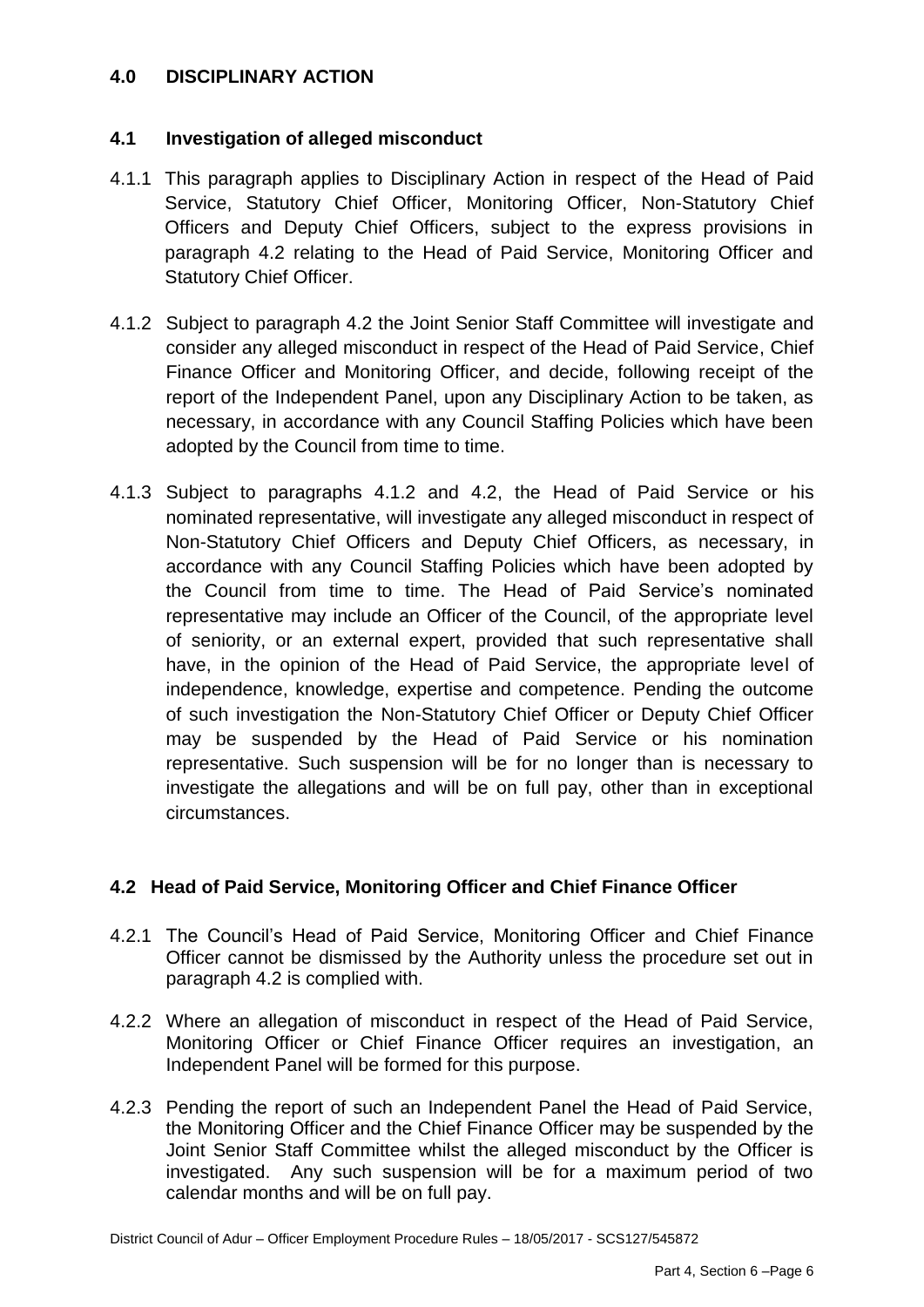- 4.2.4 In consulting an Independent Panel to deal with such allegations of misconduct, the Joint Senior Staff Committee will invite Independent Persons who have been appointed for the purposes of the Members' Conduct Regime under Section 28(7) of the Localism Act 2011 to form an Independent Panel. An Independent Panel will be formed if two or more Independent Persons accept the invitation. If it has not been possible to appoint such a Panel following invitations to the Council's appointed Independent Persons, then further invitation may be made to Independent Persons appointed by another Council.
- 4.2.5 The role of the Independent Panel is to:-
	- (a) Investigate the alleged misconduct;
	- (b) Prepare a report setting out the conclusions of their investigation, and any advice, views or recommendations as to any proposed disciplinary or other action, including dismissal.
- 4.2.6 In carrying out their investigation the Panel may:-
	- (a) Inspect any documents relating to the conduct of the relevant Officer which are in the possession of the Council, or which the Council has the power to authorise them to inspect; and
	- (b) Require any member of staff or Member of the Council to answer questions concerning the conduct of the relevant Officer.
- 4.2.7 If the recommendation of the Independent Panel is disciplinary action, other than dismissal, the Panel will report back to the Joint Senior Staff Committee who will consider the report and may impose disciplinary action other than dismissal.
- 4.2.8 Where the independent Panel recommends dismissal, or the Joint Senior Staff Committee recommends dismissal, the matter must be dealt with by a meeting of the Full Council. At least 20 working days after the Independent Panel has been appointed, a meeting of each Full Council (Adur District Council and Worthing Borough Council) will be held.
- 4.2.9 The Council Meeting must receive the report of the Independent Panel. Before taking a vote at such a Council Meeting on whether or not to approve such a proposed dismissal, the Council must take into account:
	- (a) Any advice, views or recommendations of the Panel;
	- (b) The conclusions of any investigation into the alleged misconduct;
	- (c) Any representations from the relevant Officer, or their representative.
- 4.2.10 A Head of Paid Service, Chief Finance Officer or Monitoring Officer attending a Council Meeting where proposed disciplinary action against them is being considered, is entitled to make both verbal and written representations to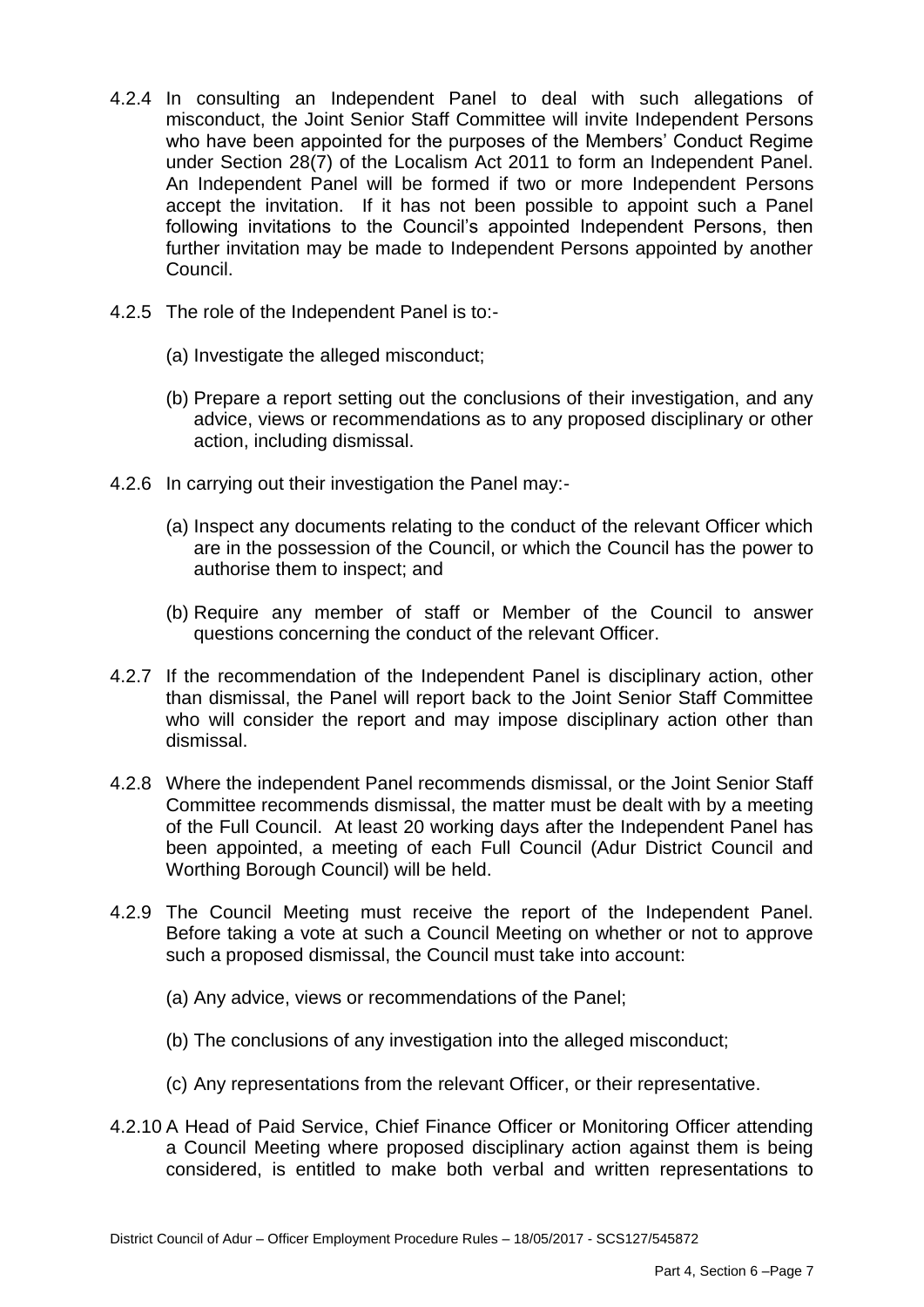Council, as is their representative, who may be a colleague, a Union representative, a companion or a Lawyer.

## **4.3 Disciplinary Action of Senior Officers**

| <b>Post</b>                            | Investigation                                                                                                                                                                        | <b>Notes</b>                                                                                 | <b>Appeal</b>                                           |
|----------------------------------------|--------------------------------------------------------------------------------------------------------------------------------------------------------------------------------------|----------------------------------------------------------------------------------------------|---------------------------------------------------------|
| <b>Head of Paid</b><br>Service         | <b>Independent Panel</b><br>who presents<br>findings to Joint<br><b>Senior Staff</b><br>Committee who<br>have the power to<br>impose disciplinary<br>action other than<br>dismissal. | Decision to dismiss<br>must be taken by<br>Council                                           | <b>None</b>                                             |
| <b>Chief Finance</b><br>Officer        | Independent Panel<br>who presents<br>findings to Joint<br><b>Senior Staff</b><br>Committee who<br>have the power to<br>impose disciplinary<br>action other than<br>dismissal.        | Decision to dismiss<br>must be taken by<br>Council                                           | None                                                    |
| <b>Monitoring Officer</b>              | <b>Independent Panel</b><br>who presents<br>findings to Joint<br><b>Senior Staff</b><br>Committee who<br>have the power to<br>impose disciplinary<br>action other than<br>dismissal. | Decision to dismiss<br>must be taken by<br>Council                                           | None                                                    |
| Non-Statutory<br><b>Chief Officers</b> | <b>Head of Paid</b><br>Service or his<br>representative                                                                                                                              | Decision to dismiss<br>may only be taken<br>following<br>consultation with<br>the Executive. | <b>Head of Paid</b><br>Service or his<br>representative |
| Deputy Chief<br><b>Officers</b>        | <b>Head of Paid</b><br>Service or his<br>representative                                                                                                                              | Decision to dismiss<br>may only be taken<br>following<br>consultation with                   | <b>Head of Paid</b><br>Service or his<br>representative |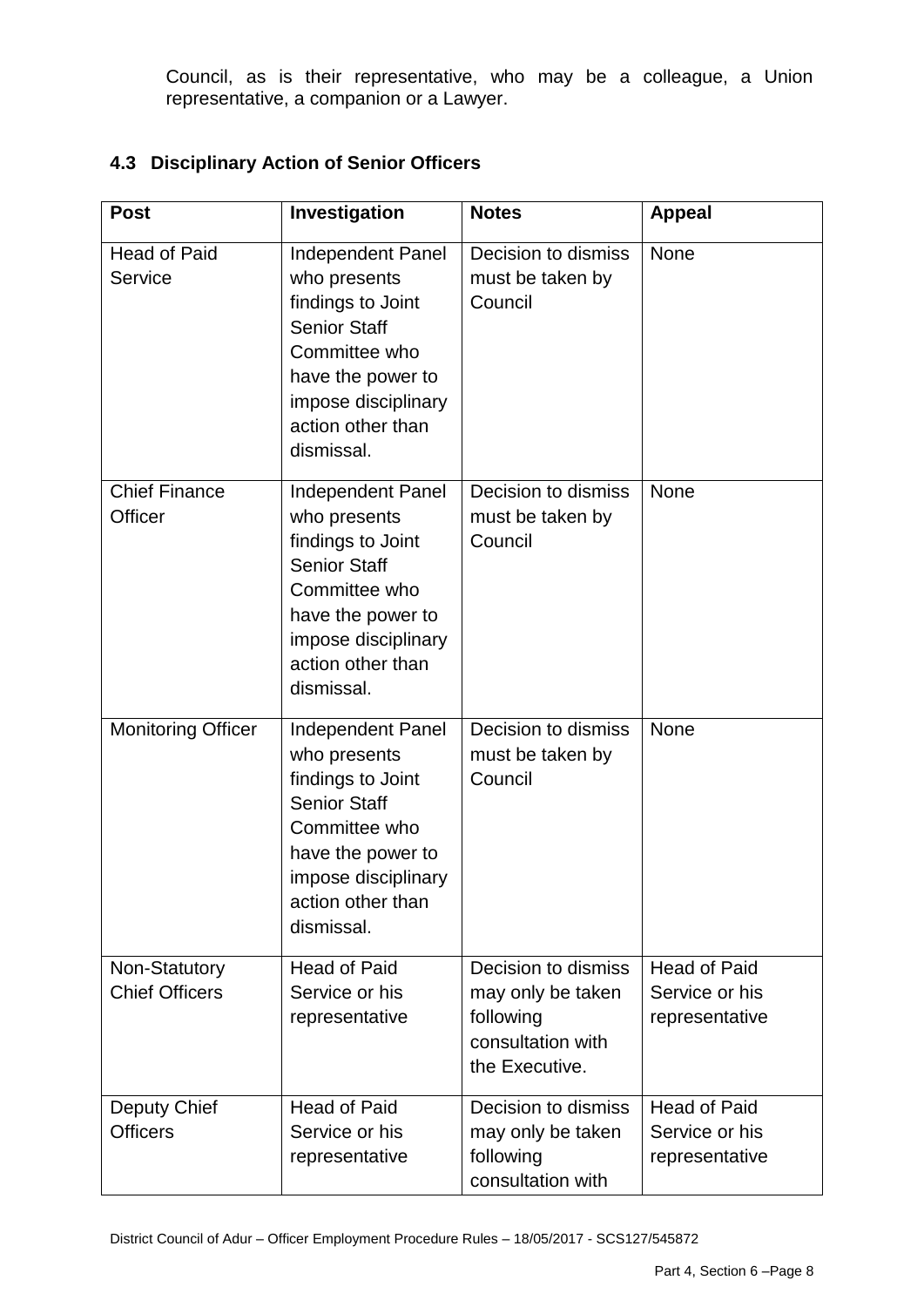| the Executive. |  |
|----------------|--|
|----------------|--|

### **5.0 DISMISSAL**

### **5.1 Power to Dismiss**

- 5.1.1 Full Council will be responsible for the function of dismissal of the Head of Paid Service, the Chief Finance Officer and the Monitoring Officer.
- 5.1.2 Subject to paragraph 5.2, the Head of Paid Service, or a representative nominated by him, shall decide upon any disciplinary action to be taken, following a disciplinary hearing, and shall be responsible for the function of dismissal of Non-Statutory Chief Officers and Deputy Chief Officers. The Head of Paid Service's nominated representative may include an Officer of the Council, of the appropriate level of seniority, or an external expert, provided that such representative shall have, in the opinion of the Head of Paid Service, the appropriate level of independence, knowledge, expertise and competence. Such nominated representative may not be the same individual responsible for the investigation into alleged misconduct as identified at paragraph 4.1.3 and must be wholly independent from that individual.

# **5.2 Consultation Procedure for Dismissal**

- 5.2.1 Paragraph 5.2.2 applies to the dismissal of the Non-Statutory Chief Officers and Deputy Chief Officers.
- 5.2.2 Notice of the dismissal of any of those Officers in paragraph 5.2.1 must not be given by the Dismissor until:
	- (a) the Dismissor has notified the Monitoring Officer of the name of the person whom the Dismissor wishes to dismiss and any other particulars which the Dismissor considers are relevant to the dismissal, including a summary of the evidence heard at the disciplinary hearing and the reasons for the proposed decision;
	- (b) the Monitoring Officer has notified every Member of the Executive of the Council of:
		- (i) the name of the person whom the Dismissor wishes to dismiss and the reasons for the decision;
		- (ii) any other particulars relevant to the dismissal which the Dismissor has notified to the Monitoring Officer; and